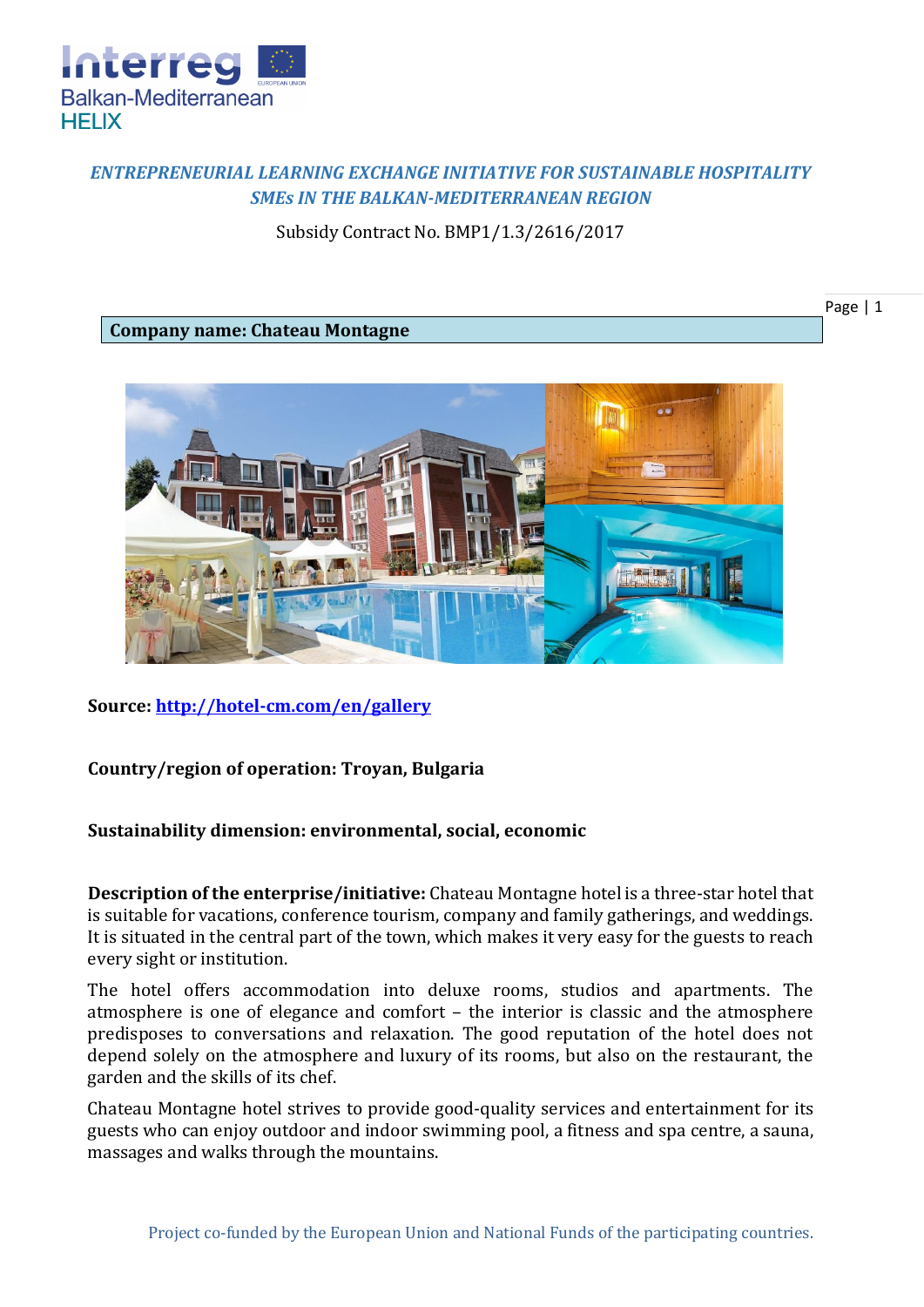

**Social/ community impact sought:** Creating a place suitable for vacations, conference tourism, company and family gatherings, and weddings in the town on Troyan as at the same time taking care of the environment and empowering the local community.

**Stakeholders:** guests, society

Page | 2

**Approach applied:** resource utilization and facility management

**Innovation applied:** introduction and implementation of saving measures such as guests and staff involvement, energy efficiency improvement etc.

**Social impact and business results achieved:** Chateau Montagne hotel is highly valued not only by its guests, but also by colleagues from the field. It is among the top choices in the region for family or romantic vacation, for celebrating personal or company events.

**Financial situation / sustainability of the business model:** The hotel applies strict measures to reduce the negative impact to the environment as at the same time strives to increase its profits. The measures include:

• Involvement of guests - Guests are asked to leave towels that they want to be changed on the floor – otherwise they will be used for one more day.

• Involvement of staff - The staffs turns off the TVs and mini bars in unoccupied rooms, closes the curtains in summer and opens them in winter.

• Building insulation - Insulation conserves heat loss during the winter and maintain cooler temperatures during the summer

• Window insulation: All the windows are insulated to prevent energy leaving the building.

• Energy efficient lighting - All bulbs are energy efficient; there are motion sensors for lights in the corridors.

• Each room has a separate air conditioner – for a hotel with less than 30 rooms this saves energy compared to larger units that work 24/7

• Use of renewable energy- Hot water is produced by solar panels that are installed on the roof of the hotel.

**Key success factors:** green policy measures – economic savings and increased environmental benefits

**Challenges and problems:** qualified staff shortage

**Year when the enterprise was created: 2007**